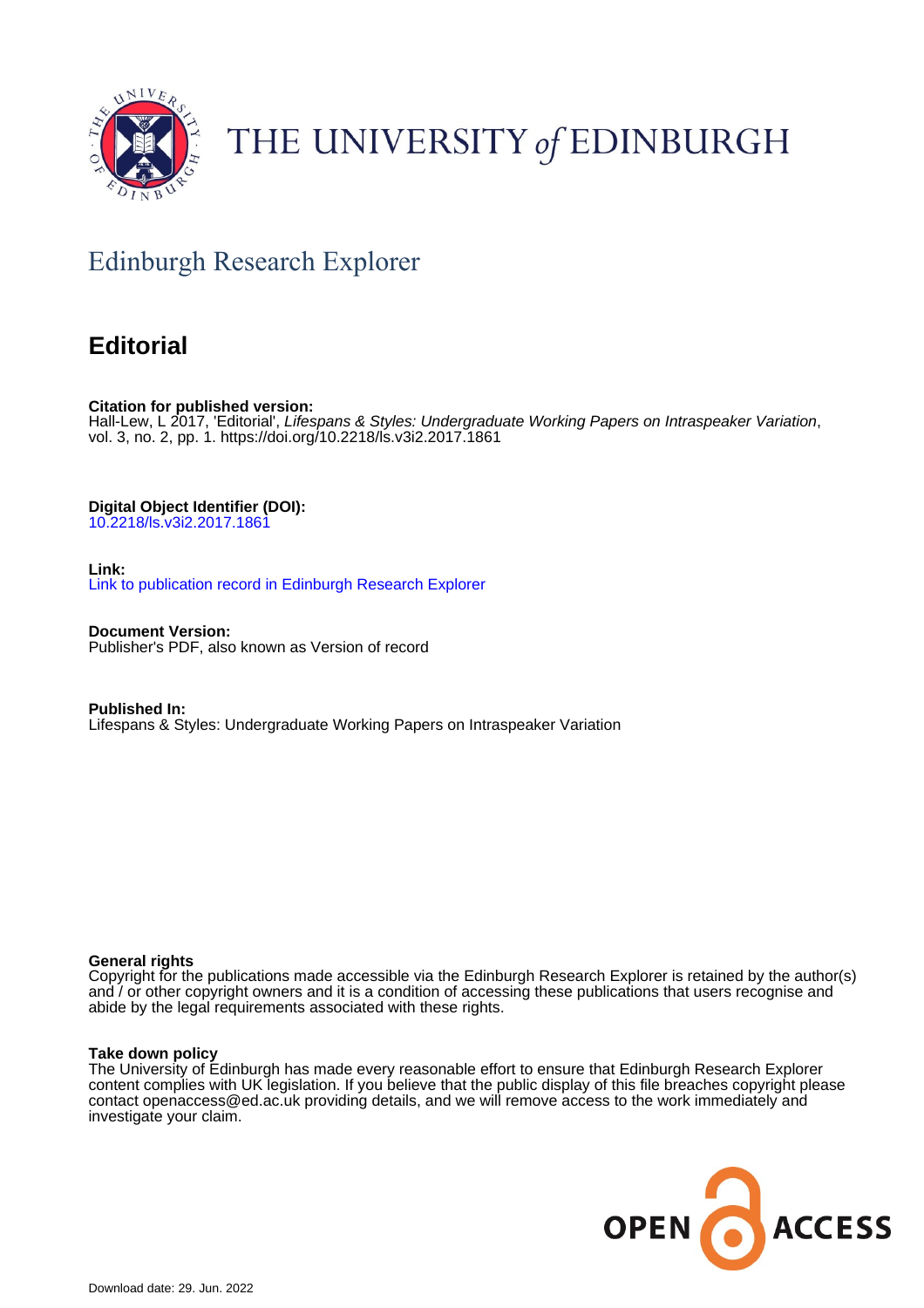

Volume 3 Issue 2

2017

## Editorial

Lauren Hall-Lew Lauren.Hall-Lew@ed.ac.uk

ISSN: 2057-1720 doi: 10.2218/ls.v3i2.2017.1861

This paper is available at:<http://journals.ed.ac.uk/lifespansstyles> Hosted by The University of Edinburgh Journal Hosting Service:<http://journals.ed.ac.uk/>